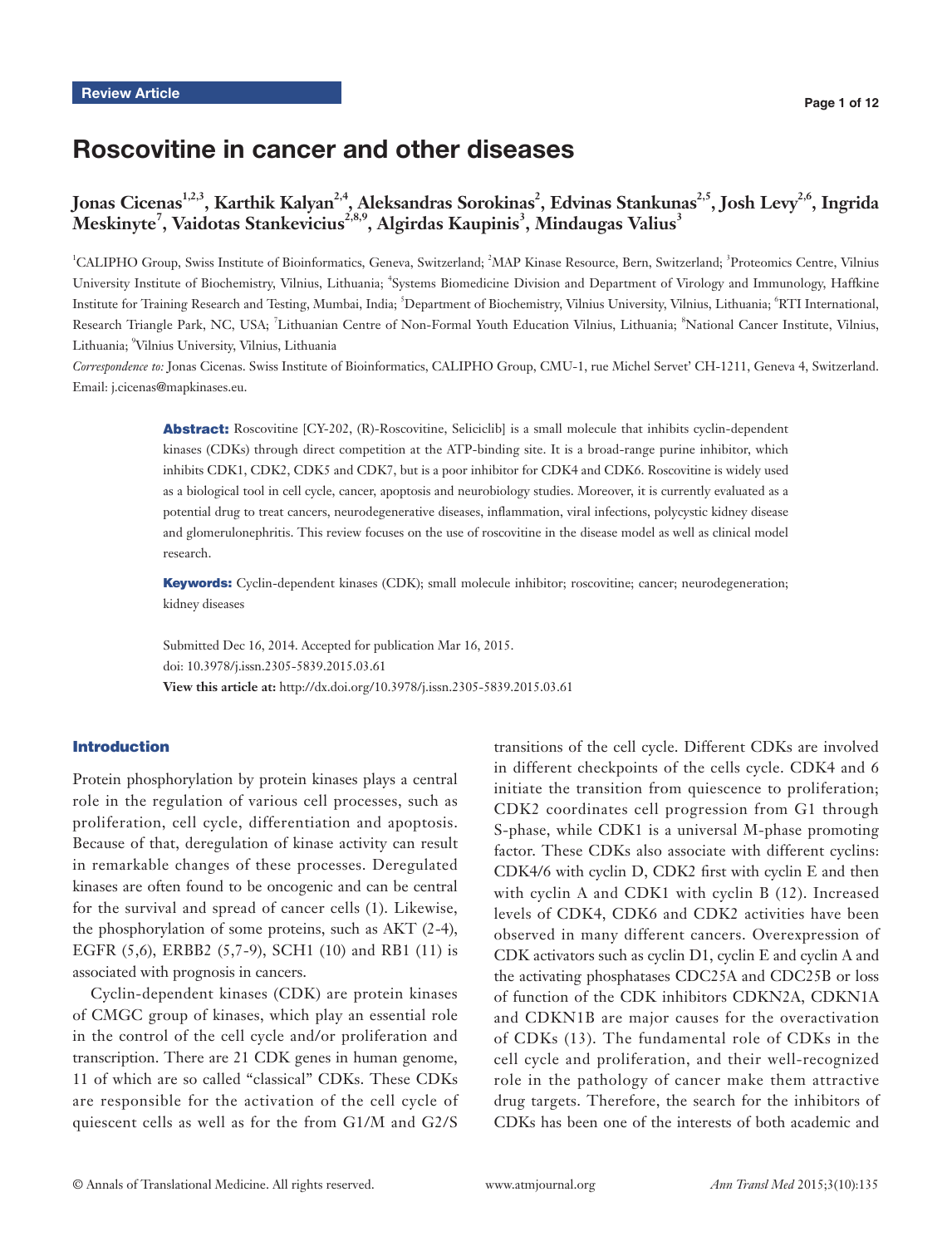

**Figure 1** Roscovitine.

| Table 1 CDKs inhibited by roscovitine |                      |           |  |  |
|---------------------------------------|----------------------|-----------|--|--|
| <b>CDK</b>                            | $IC_{50}$ ( $\mu$ M) | Reference |  |  |
| <b>CDK1/cyclin B</b>                  | 0.65                 | (20)      |  |  |
| CDK2/cyclin A                         | 0.70                 | (20)      |  |  |
| CDK2/cyclin E                         | 0.70                 | (20)      |  |  |
| CDK4/cyclin D1                        | >100                 | (20)      |  |  |
| <b>CDK5/p25</b>                       | 0.16                 | (20)      |  |  |
| CDK6/cyclin D3                        | >100                 | (20)      |  |  |
| CDK7/cyclin H                         | 0.46                 | (19)      |  |  |
| CDK8/cyclin C                         | >100                 | (21)      |  |  |
| CDK9/cyclin T1                        | 0.60                 | (21)      |  |  |



**Figure 2** Crystal structure of CDK2 in complex with roscovitine. Image from the RCSB PDB (www.rcsb.org). DOI: 10.2210/ pdb2a4l/pdb (19).

industrial scientific communities. To date, more than 30 different CDK small molecule inhibitors are developed: broad-range inhibitors (such as flavopiridol, olomoucine, roscovitine, kenpaullone, SNS-032, AT7519, AG-024322, R547), specific inhibitors (such as fascaplysin, ryuvidine, purvalanol A, NU2058, BML-259, SU 9516, PD 0332991, P-276–00) and third generation inhibitors (such as CR8#13, dinaciclib). Many of these inhibitors had entered different stages of clinical trials (14-18).

Roscovitine (named after Roscoff—a French town, where the lab which discovered the compound was located) (*Figure 1*) is also known as (R)-Roscovitine, CY-202, and Seliciclib. The systematic name of roscovitine is (2R)-2- {[6-(Benzylamino)-9-isopropyl-9H-purin-2-yl] amino}- 1-butanol, chemical formula  $C_{19}H_{26}N_6O$ , molecular weight—354.45. It is a white powder that is soluble in DMSO (up to 50 mM) and in 50 mM HCl with the pH adjusted to 2.5. Roscovitine belongs to the family of purines, which all share the basic ring structure and include biologically important molecules such as ATP, cyclic AMP, NAD, FAD, adenine and guanine, etc. It acts by competing with ATP for binding at the ATP-binding site of CDKs by interacting with the amino acids that line up the ATPbinding pocket of the CDK catalytic domain. In case of CDK2, the interaction mostly consists of two hydrogen bonds (involving N7 and N6 of the purine) with backbone atoms of Leu83. A weak hydrogen bond is also formed between O1 and a water molecule and the benzyl ring of roscovitine is facing the outside of the ATP-binding pocket. This interaction prevents ATP from binding the kinase, and thus catalytic reaction cannot be performed (19). Roscovitine is a broad-range purine analog inhibitor, which inhibits CDK1, CDK2, CDK5, CDK7and CDK9 (IC $_{50}$  ~0.2-0.7 μM) but is a poor inhibitor for CDK4, CDK6 and CDK8 (IC<sub>50</sub> >100 μM) (*Table 1*). Only several kinases are sensitive to roscovitine in the 1-40 µM range (CaMK2, CK1α, CK1δ, DYRK1A, EPHB2, ERK1, ERK2, FAK, and IRAK4), but other kinases are insensitive to roscovitine (20,22,23). It has been shown that roscovitine acts by competing with ATP for binding at the ATP-binding site of CDKs. This binding at the catalytic site was confirmed by direct cocrystallization of roscovitine with CDK2 (19) (*Figure 2*) and CDK5/p25 (24) (*Figure 3*). Affinity chromatography with sepharose-immobilized roscovitine shown that roscovitine interacts with PDXK from all species that have been investigated (22). Roscovitine has been cocrystallized with sheep pyridoxal kinase (PDXK) (25) (*Figure 4*) and the interaction investigated in depth.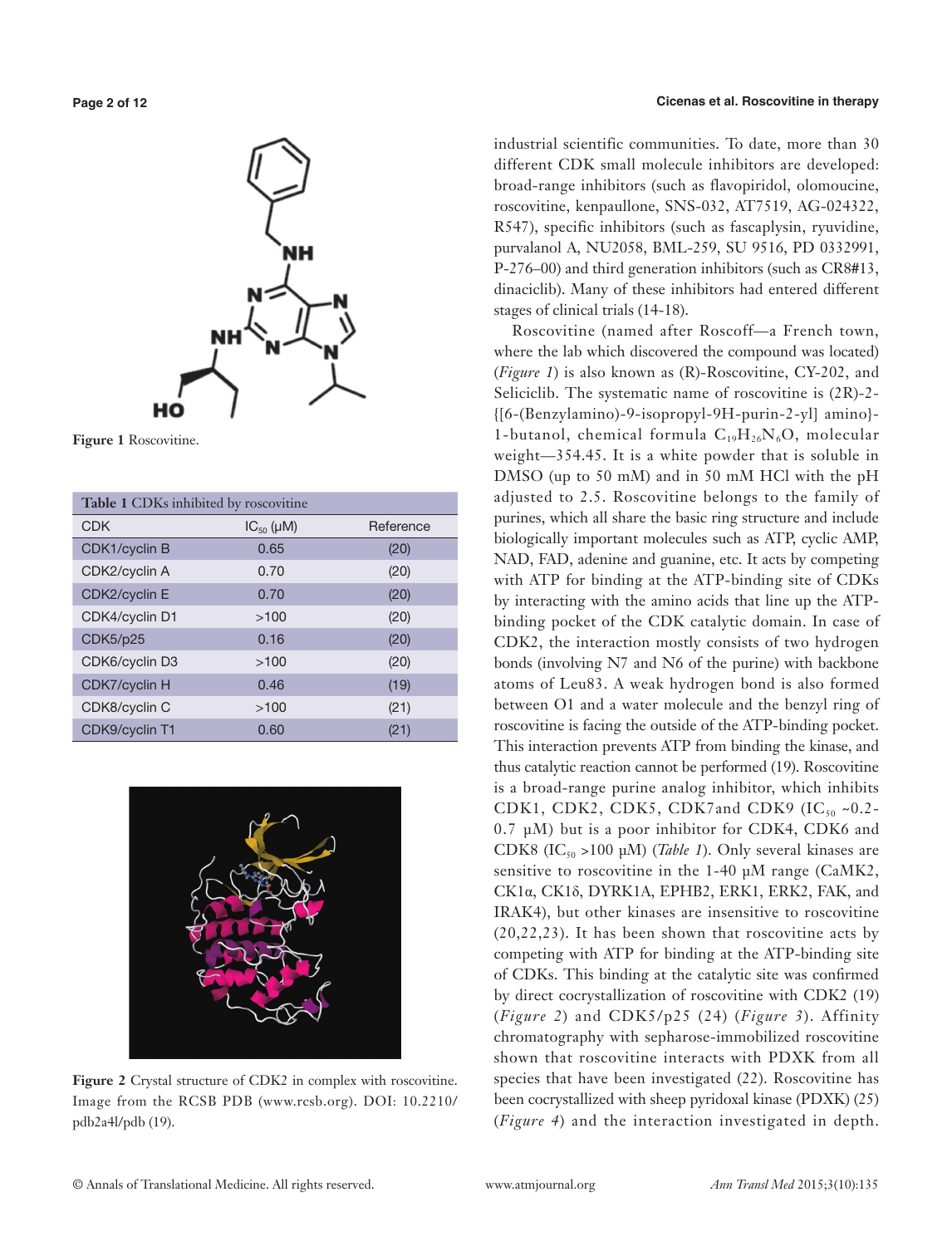

**Figure 3** Crystal structure of CDK5-p25 in complex with roscovitine. Image from the RCSB PDB (www.rcsb.org). DOI: 10.2210/pdb1unl/pdb (23).

Unexpectedly, roscovitine was located in the pyridoxalbinding site, instead of the ATP-binding site and the atoms of roscovitine involved in the binding to PDXK were different from those involved in the binding to CDKs. The roscovitine/CDK cocrystal structures bred a lot of interest and significantly stimulated the search for new CDK inhibitors or the rational optimization of the existing ones. To date, more than 20 inhibitors have been cocrystallized with CDKs. Roscovitine is a widely used inhibitor in both basic research and disease research. It has been tested in several phase I and II clinical trials both as monotherapy and combination therapy in several human cancers.

#### Cellular effects and preclinical tests

The effects of roscovitine had been evaluated on a wide variety of cancer cell lines.

Roughly, two main processes have been observed: cell cycle arrest and an initiation of apoptosis. Roscovitine arrests the cell cycle in all tested cancer cell lines with the average IC<sub>50</sub> value of about 15  $\mu$ M (19,26). Roscovitine blocks cell cycle in G0, G1, S or G2/M, depending on the dose, time or cell line, by directly inhibiting CDKs. Moreover, there are many molecular processes that depend on the activity of CDKs activity, and thus, are inhibited by roscovitine. Those include pathways such as Ras-MAPK (27), NF-κB (28), p53 (28,29), estrogen receptor (30), JAK-STAT (31), etc.

Roscovitine induces apoptosis in many cancer cell lines



**Figure 4** Crystal structure of pyridoxal kinase in complex with roscovitine. Image from the RCSB PDB (www.rcsb.org). DOI: 10.2210/pdb1ygk/pdb (24).

at all phases of the cell cycle (32). It has been shown to downregulate Bcl-2 (33), Mcl-1 (34), survivin (35) and XIAP (35) and upregulate p53 (36), p53AIP1 (37) and Bcl- $x(38)$  and others (39).

In addition, roscovitine has been shown to have a synergistic effect with other anti-cancer agents, such as doxorubicin (40,41), taxol (41), 5-fluorouracil (41), vinblastine (41), alemtuzumab (42), paclitaxel (43), trastuzumab (44), cisplatin (45), radiation (46), irinotecan (47), etoposide (48) and tamoxifen (49).

The anti-cancer action of roscovitine has also been investigated in various cancer xenografts. Xenograft experiment using LoVo human colorectal cancer cells grafted into CD1 nude mice showed a significant antitumor effect of roscovitine (100 mg/kg administered intraperitonealy, 3 times daily for 5 days) with a 45% reduction in tumor growth compared to control animals (32). Same publication shows xenograft experiment using MESSA-DX5 human uterine carcinoma cells grafted into CD1 nude mice. Roscovitine (orally administered, 500 mg/kg 3 times daily for 4 days) displayed a significant reduction in tumor growth (62%). MDA-MB 231 tumor xenografts in nude mice increased growth inhibition of 73% combined treatment group (100 mg/kg roscovitine + 7.5 Gy irradiation) as compared with 54% for the irradiation only group (P=0.02) (46). Roscovitine (administered orally 500 mg/kg) caused a 79% reduction in the tumor growth compared to controls at day  $5$  (P<0.05) in the HCT116 human colon cancer xenograft model in nude mice (50).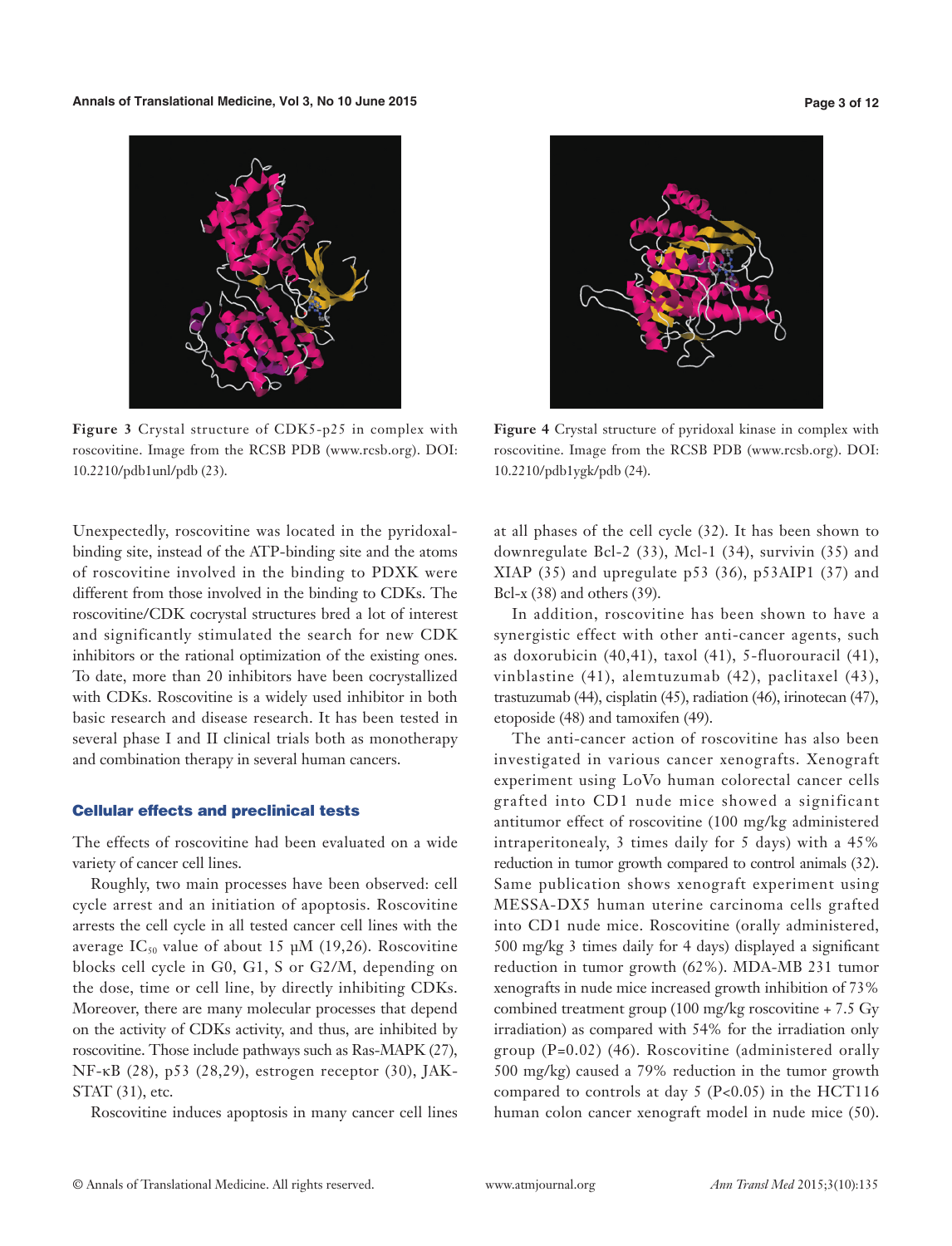#### **Page 4 of 12**

Mice xenografts of A4573 Ewing's sarcoma cells treated with roscovitine (administered intraperitonealy 50 mg/kg, for 5 days) had grown only ~1.25-fold relative to their size at the time of treatment start, while tumors in untreated mice had already reached ~14.5-fold their original size (51). Roscovitine also showed 35% tumor growth inhibition in a PC-3 prostate cancer xenograft model (52). Osteosarcoma tumor xenograft in B6D2F1 mice weight was reduced by 55% in the animals receiving roscovitine (administered orally 300 mg/kg a day) during resting time and by 35% in those treated at active time compared with untreated controls (P<0.001) (53). HT29 human colon cancer xenografts in nude mice had a 68% and 80% tumor reduction using 10 and 40 mg/kg roscovitine respectively, administered intraperitoneally (P<0.001) (47). MCF7 breast cancer xenografts in nude mice showed statistically significant inhibition of tumor growth of 48% and 70%, when treated single agent (orally administered 1.5 mg/kg doxorubicin or 400 mg/kg roscovitine, twice a day) compared with seliciclib + doxorubicin, respectively relative to the vehicle control group (P<0.05) (54). Immunodeficient mice, subcutaneously injected with RAMOS or HBL-2 cell lines, treated with roscovitine (12.5 mg/mouse) and TRAIL (250 µg/mouse), as single agents or in combination, showed that significantly suppressed the growth of both RAMOS  $(P=0.0221)$  and HBL-2  $(P=0.0014)$  tumors compared to single-agent approaches (55). Xenograft study, using hormone therapy-resistant breast cancer cell lines (MCF-7- TamR, MCF-7-LTLTca and MCF-7-HER2), treated with roscovitine (administered orally at a dose of 100 mg/kg), showed significantly smaller tumor volumes and smaller tumor sizes (P<0.05) (56). DNA synthesis was inhibited 75% by 50 μM roscovitine treatment in tissue mini-units were prepared from tumor specimens obtained from the rat G2 glioma model (57). The preclinical studies, described in this section, are summarized in *Table 2*.

## Preclinical studies of roscovitine in other pathologies

Cancers, however, are not the only diseases, that have been investigated in animal models. Apparently, CDKs are involved in quite a few disorders, and thus CDK inhibition by roscovitine can help to overcome them. One of the most investigated groups of diseases in animal models is kidney diseases. Polycystic kidney disease is one of those, and roscovitine produces effective arrest of it in jck and cpk mouse models of polycystic kidney disease (75).

In a Pkd1 conditional knockout mouse model, which results in a rapid onset polycystic kidney disease at day 5, roscovitine-treated group (administered 100 mg/kg, once a day) showed a significant inhibition of polycystic kidney disease, revealed by a decrease in kidney to body weight ratio, cystic volume and blood urea nitrogen (P<0.05) (76). Glomerulonephritis is another highly investigated disease, or rather an outcome of a number of diseases. In mice with systemic lupus, roscovitine treatment (100 or 200 mg/kg), combined with methylprednisolone extended the survival (71% and 77% of those treated with 100 and 200 mg/kg, respectively, as compared with 31% of control), limited proteinuria (43% in the group receiving 100 mg/kg of roscovitine and 23% in the group receiving 200 mg/kg of roscovitine, compared with 85% in control) and renal damage and reduced immunologic signs of disease more than treatment with any of the compound separately (79). There was a 30% decrease in the urine protein/creatinine ratio at day 10 in rats with Thy1 glomerulonephritis given roscovitine compared to control (P<0.05) (62). Mesangial cell proliferation was reduced by >50% at days 5 and 10 in the Roscovitine prevention group, and at day 5 in the treatment group (P<0.0001). Similar study showed, that roscovitine treatment in rats with Thy1 glomerulonephritis preserved renal function, such as increased creatinine clearance (P<0.007), reduced proteinuria (P<0.02), increased urinary excretion (P<0.02), reduced haematuria (P<0.02) (63). In the study of rats with passive Heymann nephritis, compared to control group, treatment with lowdose roscovitine (25 mg/kg/day) decreased the number of glomerular mitotic figures at day 30 by 22% and by 61% in the high-dose group (50 mg/kg/day) (66). Cell proliferation was significantly lower in the high-dose roscovitine-treated group as compared to the vehicle-only–treated group (P<0.05). Rat model of ischemia–reperfusion injury showed protective effect of roscovitine: there was noticeable acute tubular necrosis in control animals, but roscovitine-treated group showed negligible histologic signs of ischemic injury (68). The roscovitine-treated group showed lower values of both blood urea nitrogen and creatinine than control group  $(P<0.05)$ .

Roscovitine was also investigated in pain treatment in animal models. Bone cancer mice models were used to investigate whether roscovitine could attenuate bone cancer pain. At day 14 after inoculation, osteosarcoma significantly enhanced mechanical allodynia and thermal hyperalgesia, which was reduced by roscovitine (intrathecal administration 5, 10 or 20 μg) by downregulation of the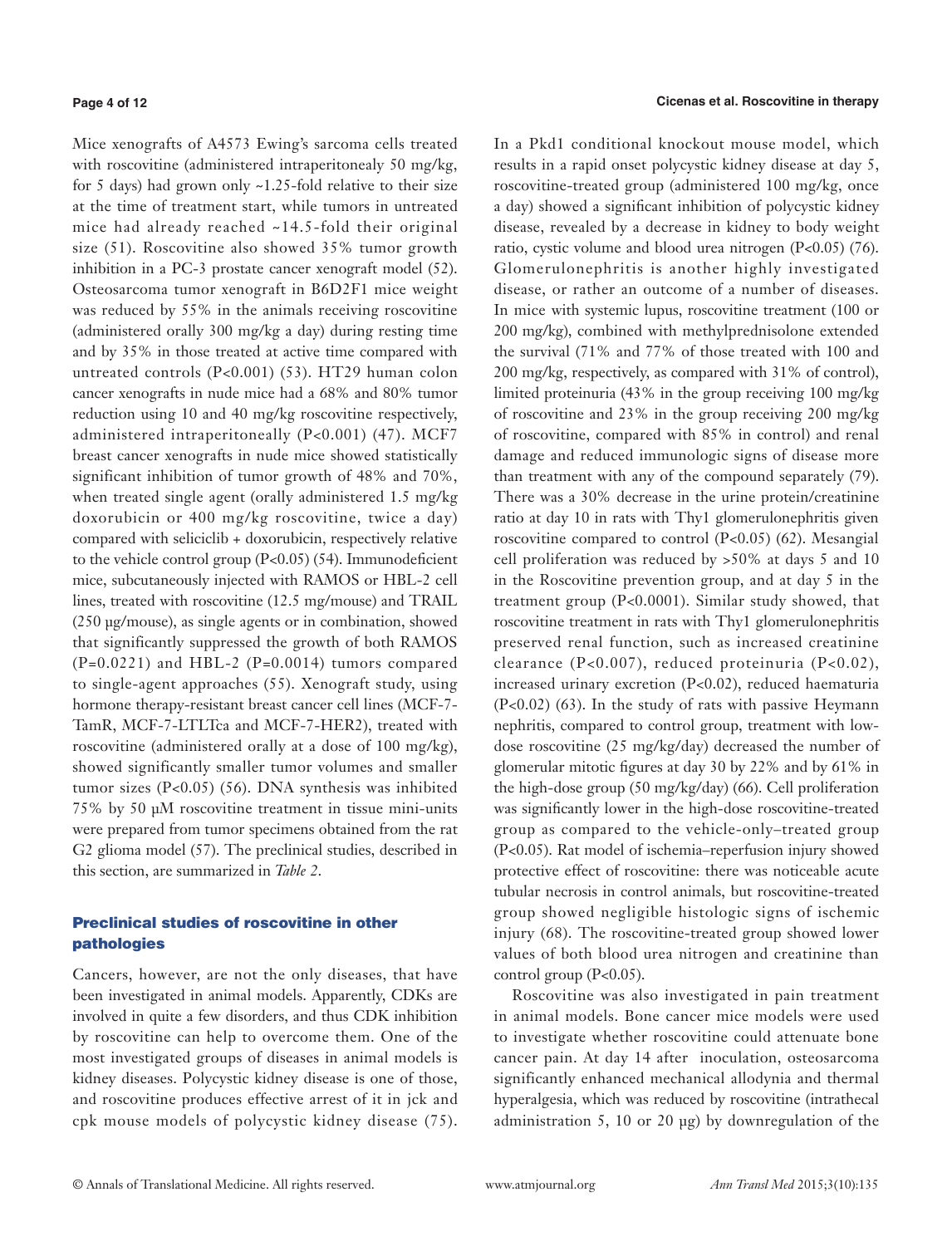#### **Annals of Translational Medicine, Vol 3, No 10 June 2015 Page 5 of 12**

| <b>Disease</b>                       | Table 2 I Technical and chineal studies of Foscovidile in unicient disease:<br><b>Preclinical/Clinical tests</b> | <b>Effects</b>                                                                                                               | Reference |
|--------------------------------------|------------------------------------------------------------------------------------------------------------------|------------------------------------------------------------------------------------------------------------------------------|-----------|
| Adenocarcinoma of<br>unknown primary | Phase I clinical trial                                                                                           | Tumor stabilization                                                                                                          | (58)      |
| Advanced malignancies                | Phase I clinical trial                                                                                           | Disease stabilization observed in 38% patients<br>(8/21)                                                                     | (59)      |
| <b>B-cell malignancies</b>           | Phase II clinical trial                                                                                          | <b>NA</b>                                                                                                                    | (60)      |
| B-cell lymphoma                      | HBL-2 xenograft model in nude mice<br>(combination TRAIL)                                                        | Significant suppression of tumor growth<br>compared to single-agent approaches (P=0.0014)                                    | (55)      |
| <b>Breast cancer</b>                 | MDA-MB 231 xenograft model<br>in nude mice (combination with<br>irradiation)                                     | Increased growth inhibition of 73% combined<br>treatment group as compared with 54% for the<br>irradiation only group        | (46)      |
|                                      | MCF7 xenograft model in nude mice                                                                                | 70% reduction in the tumor growth                                                                                            | (54)      |
|                                      | MCF-7-TamR, MCF-7-LTLTca and<br>MCF-7-HER2 xenograft models in<br>nude mice                                      | Significantly smaller tumor volumes and smaller<br>tumor sizes $(P<0.05)$                                                    | (56)      |
| Breast cancer (metastatic)           | Phase II clinical trial (combination with NA<br>capecitabine)                                                    |                                                                                                                              | (60)      |
| Burkitt's lymphoma                   | RAMOS xenograft model in nude<br>mice (combination TRAIL)                                                        | Significant suppression of tumor growth<br>compared to single-agent approaches (P=0.0221)                                    | (55)      |
| Colorectal cancer                    | LoVo xenograft model in CD1 nude<br>mouse                                                                        | 45% reduction in tumor growth                                                                                                | (32)      |
|                                      | HT29 xenograft model in nude                                                                                     | 68% and 80% tumor reduction using 10 and 40<br>mg/kg roscovitine respectively                                                | (47)      |
|                                      | HCT116 xenograft model in nude<br>mouse                                                                          | 79% reduction in the tumor growth                                                                                            | (50)      |
| Corticosurrenaloma                   | Phase I clinical trial                                                                                           | Partial response                                                                                                             | (58)      |
| Ewing's sarcoma                      | A4573 xenograft model in nude mouse                                                                              | 91% reduction in the tumor growth                                                                                            | (51)      |
| Glaucoma                             | Rabbit glaucoma model                                                                                            | Lowering of the intraocular pressure and increase<br>of oxygen-glucose deprivation-induced cell death                        | (61)      |
| Glioma                               | Rat G2 glioma model                                                                                              | 75% reduction in DNA synthesis                                                                                               | (57)      |
| Glomerulonephritis                   | Rat Thy1 glomerulonephritis model                                                                                | 30% decrease in the urine protein/creatinine ratio;<br>mesangial cell proliferation reduced by >50%                          | (62)      |
|                                      | Rat Thy1 glomerulonephritis model                                                                                | Increased creatinine clearance and urinary<br>excretion, reduced proteinuria and haematuria                                  | (63)      |
| Graft versus host disease            | Graft versus host disease B6D2F1<br>mouse model                                                                  | Protection against acute graft versus host disease                                                                           | (64)      |
| Hepatocellular carcinoma             | Phase I clinical trial                                                                                           | Partial response                                                                                                             | (58)      |
| Herpes simplex virus<br>infection    | Vero cells, infected with wild-type<br>HSV-, model                                                               | Inhibition of virus replication by targeting cellular,<br>not viral, proteins                                                | (21)      |
| Herpetic keratitis                   | New Zealand white rabbits, infected<br>with HSV-1, keratitis model                                               | Partial decrease of herpetic keratitis                                                                                       | (65)      |
| Heymann nephritis                    |                                                                                                                  | Rat passive Heymann nephritis model 22% and 61% decrease in glomerular mitosis in<br>high- and low-dose groups, respectively | (66)      |
| Table 2 (continued)                  |                                                                                                                  |                                                                                                                              |           |

**Table 2** Preclinical and clinical studies of roscovitine in different diseases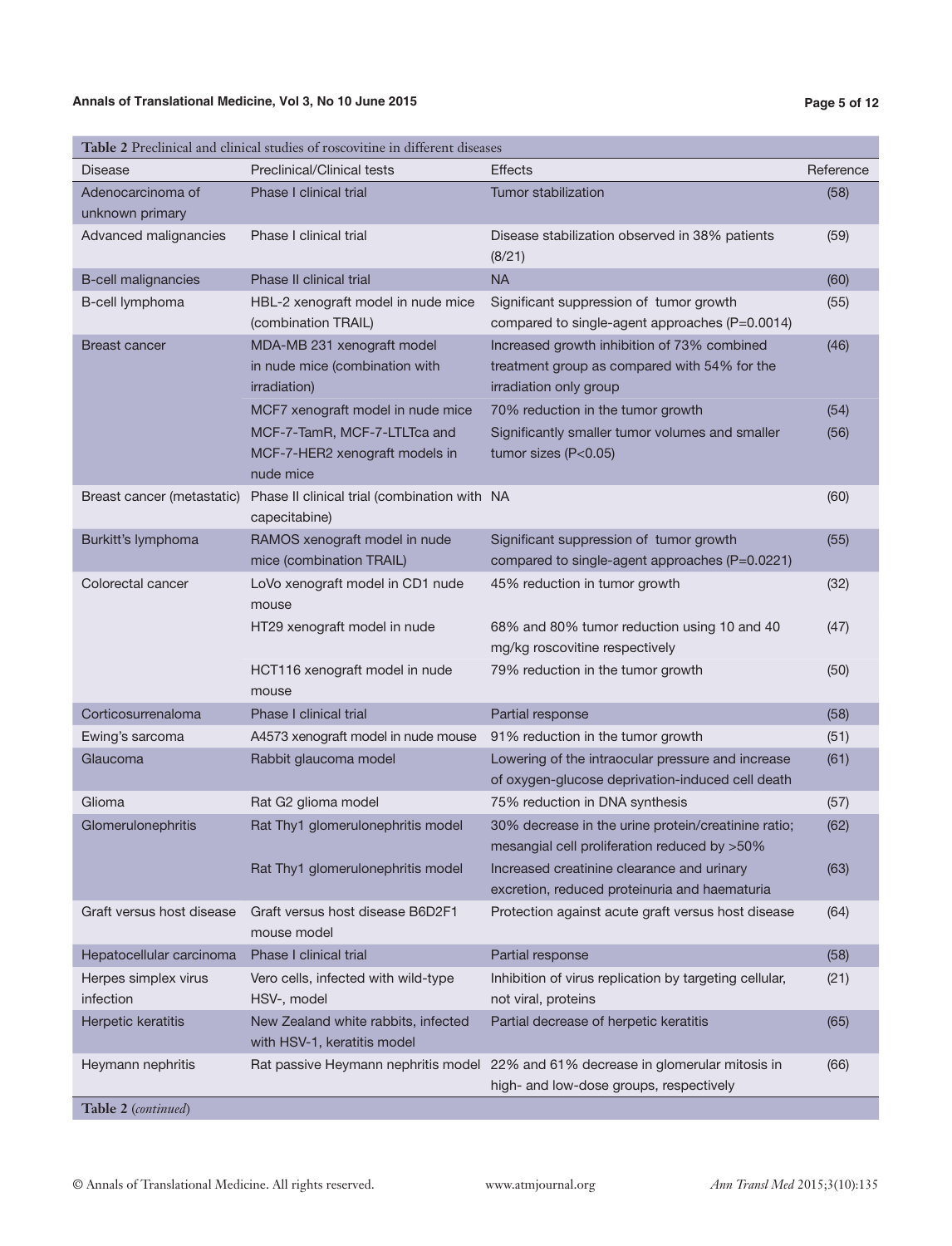## **Page 6 of 12**

| <b>Table 2</b> (continued)     |                                                                         |                                                                                                                                                                                                                                                      |           |
|--------------------------------|-------------------------------------------------------------------------|------------------------------------------------------------------------------------------------------------------------------------------------------------------------------------------------------------------------------------------------------|-----------|
| <b>Disease</b>                 | Preclinical/clinical tests                                              | <b>Effects</b>                                                                                                                                                                                                                                       | Reference |
| HIV1 virus infection           | CEMx174 cells, infected with wild-<br>type HSV-, model                  | Inhibition of virus replication by targeting cellular,<br>not viral, proteins                                                                                                                                                                        | (21)      |
| Inflammation                   | Lung inflammation mouse model                                           | Lung inflammation reduction                                                                                                                                                                                                                          | (67)      |
| Ischemia-reperfusion<br>injury | Rat ischemia-reperfusion injury model                                   | Roscovitine-treated group showed negligible<br>histologic signs of ischemic injury                                                                                                                                                                   | (68)      |
| Nasopharyngeal<br>carcinoma    | Phase I/II clinical trial                                               | <b>NA</b>                                                                                                                                                                                                                                            | (69)      |
| Neurotoxicity                  | HIV protein gp120 transgenic mouse<br>model                             | Protection against HIV protein gp120 neurotoxicity                                                                                                                                                                                                   | (70)      |
| Non-small cell lung            | Phase I clinical trial                                                  | Partial response                                                                                                                                                                                                                                     | (58)      |
| cancer                         | Phase II clinical trial                                                 | <b>NA</b>                                                                                                                                                                                                                                            | (71)      |
|                                | Phase II clinical trial (combination with NA<br>gemcitabine/cisplatin)  |                                                                                                                                                                                                                                                      | (60)      |
|                                | Phase II clinical trial<br>(combination with docetaxel)                 | <b>NA</b>                                                                                                                                                                                                                                            | (60)      |
| Osteosarcoma                   | in B6D2F1 mouse                                                         | Osteosarcoma tumor xenograft model Tumor weight reduced by 55% in the animals<br>treated during resting time and by 35% in those<br>treated at active time                                                                                           | (53)      |
| Pain                           | Mouse bone cancer model                                                 | Reduction of mechanical allodynia and thermal<br>hyperalgesia, caused by osteosarcoma; by<br>downregulation of the expression of NR2A                                                                                                                | (72)      |
|                                | Rat model of chronic compression<br>of dorsal root ganglion             | Pain alleviation by downregulation of the<br>expression of NR2A                                                                                                                                                                                      | (73)      |
|                                | Remifentanil-induced postoperative<br>hyperalgesia of spinal cord model | Reduction thermal hyperalgesia and mechanical<br>allodynia by downregulation of the phosphorylation<br>of NR2A and glutamate receptor 5                                                                                                              | (74)      |
| Parotid cylindroma             | Phase I clinical trial                                                  | Partial response                                                                                                                                                                                                                                     | (58)      |
| Polycystic kidney              | Jck and cpk mouse models                                                | Effective arrest of disease                                                                                                                                                                                                                          | (75)      |
| disease                        | Pkd1 conditional knockout mouse<br>model                                | Decrease in kidney to body weight ratio, cystic<br>volume and blood urea nitrogen                                                                                                                                                                    | (76)      |
| Prostate cancer                | PC-3 xenograft model in nude mouse                                      | 35% reduction in tumor growth                                                                                                                                                                                                                        | (52)      |
| Retinal degeneration           | Rd1 retinal degeneration mouse model                                    | Decreased apoptosis of retinal photoreceptor cells                                                                                                                                                                                                   | (77)      |
| Salivary gland dysfunction     | Radiation-induced salivary gland<br>dysfunction mouse model             | Radiation-induced salivary gland dysfunction<br>prevention                                                                                                                                                                                           | (78)      |
| Systemic lupus                 | Mouse systemic lupus<br>model (combination with<br>methylprednisolone)  | Survival extension (71% and 77% in high- and<br>low-dose groups, respectively, compared with<br>31% of control), limited proteinuria (43% and 23%<br>compared with 85% in control) and renal damage<br>and reduction of immunologic signs of disease | (79)      |
| Thymic carcinoma               | Phase I clinical trial                                                  | Partial response                                                                                                                                                                                                                                     | (58)      |
| Uterine carcinoma              | MESSA-DX5 xenograft model in CD1<br>nude mice                           | 62% reduction in tumor growth                                                                                                                                                                                                                        | (32)      |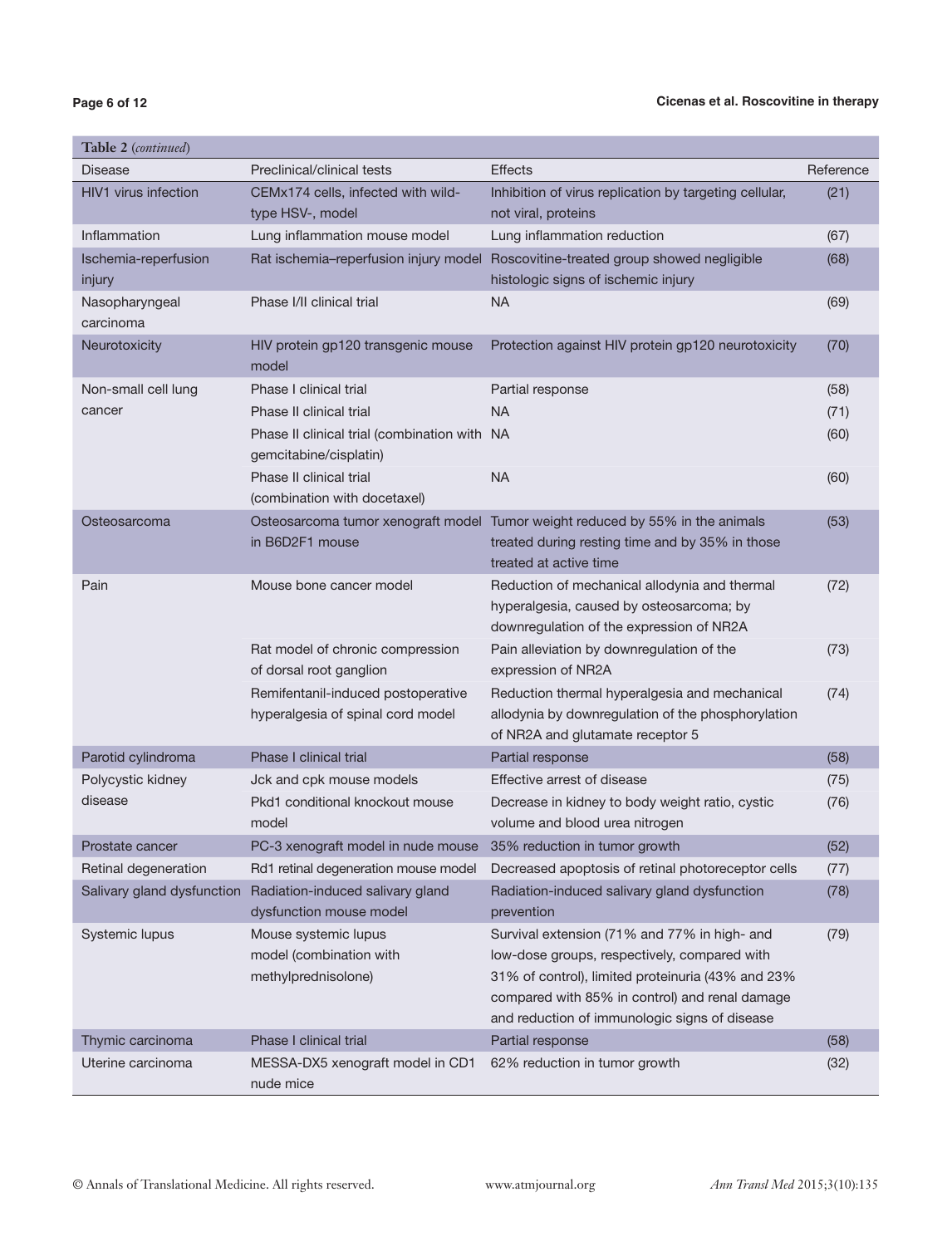#### **Annals of Translational Medicine, Vol 3, No 10 June 2015 Page 7 of 12**

expression of NR2A (72). Downregulation of the expression of NR2A is also involved in pain alleviation by roscovitine in a rat model of chronic compression of dorsal root ganglion (73). Roscovitine (intrathecal administration 25, 50 or 100 μg) reduced thermal hyperalgesia (P<0.05) and mechanical allodynia (P<0.05) induced by intraoperative remifentanil administration (74).

Neurodegeneration and retinal degeneration is another well studied field with regard to roscovitine. In rabbit glaucoma model, instillation roscovitine significantly lowered the increased intraocular pressure, amplified the effects of tunicamycin and increased oxygen-glucose deprivation-induced cell death (61). Roscovitine decreased apoptosis of retinal photoreceptor cells in Rd1 retinal degeneration mouse model (P<0.01) (77). Pretreatment with roscovitine at 20 µmol/L for 24 h was protective against HIV protein gp120 toxicity in an animal model of HIV-protein mediated neurotoxicity (P<0.05) (70).

Roscovitine was also shown to reduce lung inflammation (67), protect against acute graft versus host disease (64), prevent radiation-induced salivary gland dysfunction (78) and had somewhat decreased Herpetic keratitis (65). Roscovitine was also shown to inhibit the replication of herpes simplex virus and HIV1 by targeting cellular proteins (21). The preclinical studies, described in this section, are summarized in *Table 2*.

#### Clinical trials

A phase I clinical trial with roscovitine showed no objective tumor responses, but disease stabilization was observed in 38% patients (8/21) (59). Patients were treated with doses of 100, 200 and 800 mg twice daily. Dose-limiting toxicities were seen at 800 mg and included fatigue, skin rash, hyponatremia and hypokalemia. Emesis and reversible abnormal liver function were also observed. Another phase I clinical trial enrolled 56 patients, which were treated according to three schedules: schedule A consisted of 5 consecutive days every 3 weeks, schedule B of 10 consecutive days followed by 2 weeks off and schedule C of 3 consecutive days every 2 weeks. In schedule A, the dose of 1,600 mg two times daily was considered intolerable, causing asthenia, nausea, vomiting and hypokalaemia. In schedule B, 800 mg two times daily was considered intolerable, causing hypokalaemia. In schedule C, 1,800 mg two times daily are considered intolerable, causing hypokalaemia. One patient with hepatocellular carcinoma showed partial response (800 mg bid, schedule B) and six

patients achieved tumor stabilization: two patients with nonsmall cell lung cancer (1,600 mg, schedule A, and 1,800 mg, schedule C), one with parotid cylindroma (100 mg, schedule A), one with corticosurrenaloma (1,000 mg, schedule A), one with thymic carcinoma (1,000 mg, schedule A) and one with adenocarcinoma of unknown primary (400 mg, schedule A) (58).

Twenty-three nasopharyngeal carcinoma patients were enrolled in phase II roscovitine clinical trial. Dose limiting toxicities were observed in 4 patients, common adverse events included fatigue, nausea, vomiting, constipation, cough, fever, hypokalemia, hyponatremia, and elevation in aspartate transaminase/ alanine transaminase, most of which were mild or moderate (69). Another phase II study of roscovitine as a single agent in patients with previouslytreated non-small cell lung cancer has been closed with no data reported (71). Four phase II studies were announced, however no data is published up to date. One of them was a monotherapy trial in haematological B-cell malignancies, while the other three are combination trials with gemcitabine/cisplatin in first-line non-small cell lung cancer, with docetaxel in second line non-small cell lung cancer and with capecitabine in metastatic breast cancer (60). The clinical studies, described in this section, are summarized in *Table 2*.

## The future of roscovitine and its derivatives in cancer and other diseases

Despite many successful preclinical studies with roscovitine, clinical trials are not very encouraging. It would seem that combination therapies with roscovitine could be more promising than monotherapy, thus more chemotherapeutic agents as well as other targeted drugs should be evaluated in combination.

Another hope lies with next generation derivatives of roscovitine. Roscovitine derivative CR8 (*Figure 5*) was also shown to inhibit renal cystogenesis in Pkd1-conditional knockout in above mentioned study (76). It was shown to provide neuroprotection in experimental traumatic brain injury (80). CDK/CK1 dual-specificity inhibitors (*Figure 5*), derived from roscovitine, were shown to inhibit cell proliferation and prevent the production of amyloidbeta and may have applications in Alzheimer's disease and cancers (81). N-&-N (*Figure 5*), another class of roscovitine derivatives, showed improved anticancer properties and caused apoptosis in a panel of different cell lines (82). In addition, these compounds have reduced affinity for Erk2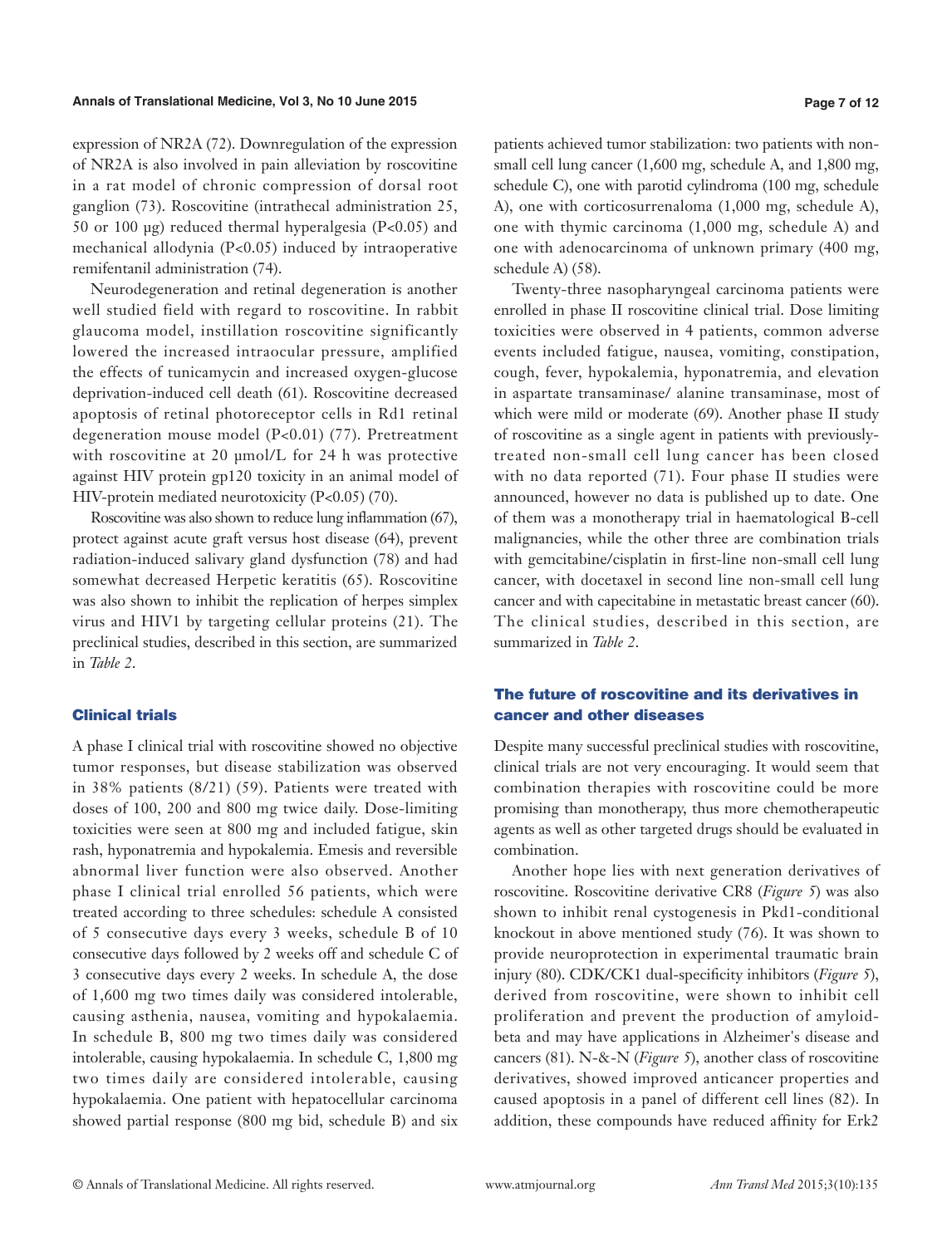

**Figure 5** Compounds CR8, DRF053, N-&-N1 and LGR1406.



**Figure 6** Compounds 11, 12, 19, 21 and 21.

and pyridoxal kinase. The roscovitine derivative LGR1406 (*Figure 5*) showed much more potent (IC<sub>50</sub> = 3.0 µM) antiproliferative activity than roscovitine (IC<sub>50</sub> =16.9 µM), halting vascular smooth muscle cells (83). Recently, several CDK inhibitors, related to roscovitine (*Figure 6*), were reported as anti-malarial agents (84). The roscovitine derivatives, described in this section, are summarized in *Table 3*.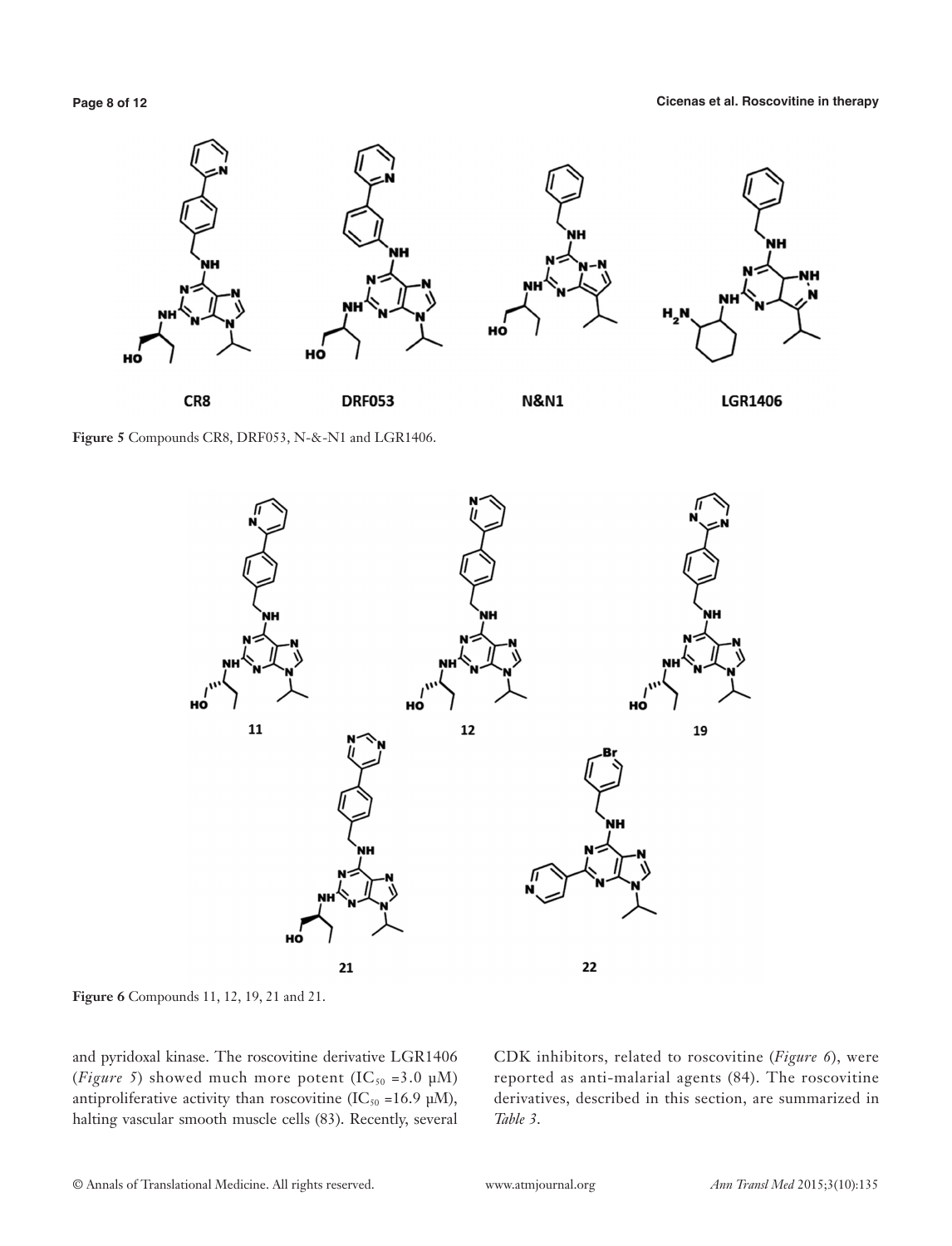| <b>Table 3</b> Most promising roscovitine derivatives |                                                                                        |                                                                                                          |                                                                               |           |  |
|-------------------------------------------------------|----------------------------------------------------------------------------------------|----------------------------------------------------------------------------------------------------------|-------------------------------------------------------------------------------|-----------|--|
| Compound                                              | Kinases inhibited (IC50, µM)                                                           | <b>Tested</b>                                                                                            | Disease(s)                                                                    | Reference |  |
| CR <sub>8</sub>                                       | CDK1 (0.090), CDK2 (0.041-<br>0.072), CDK5 (0.110), CDK7<br>$(1.100)$ , CDK9 $(0.180)$ | MDCK cells; Pkd1-conditional knockout mouse<br>model; experimental traumatic brain injury mouse<br>model | Autosomal dominant<br>polycystic kidney<br>disease, traumatic<br>brain injury | (76, 80)  |  |
| <b>DRF053</b><br>(13a)                                | CDK1 (0.220), CDK5 (0.080), In vitro; N2A-APP695 cells<br>CK1 (0.014)                  |                                                                                                          | Alzheimer's disease                                                           | (81)      |  |
| $N-8-N1$                                              | 0.040), CDK5 (0.070), CDK7 SY5Y and HEK293 cells<br>$(0.5)$ , CDK9 $(0.043)$           | CDK1 (0.073), CDK2 (0.026- In vitro; HCT116, MDA-MB-231, Huh7, F1, SH-                                   | Colon cancer, breast<br>cancer, hepatoma,<br>Neuroblastoma                    | (82)      |  |
| <b>LGR1406</b>                                        | CDK1 (3.20), CDK2 (0.600-<br>1.000), CDK5 (0.400), CDK9<br>$(1.100)$ ; AURKA $(0.600)$ | Vascular smooth muscle cells                                                                             | <b>NA</b>                                                                     | (83)      |  |
| 11                                                    |                                                                                        | CDK1 (0.800), CDK5 (0.400) In vitro; Plasmodium falciparum (3D7 and 7G8 strains)                         | Malaria                                                                       | (84)      |  |
| 12                                                    |                                                                                        | CDK1 (0.200), CDK5 (0.100) In vitro; Plasmodium falciparum (3D7 and 7G8 strains)                         | Malaria                                                                       | (84)      |  |
| 19                                                    |                                                                                        | CDK1 (0.500), CDK5 (0.270) In vitro; Plasmodium falciparum (3D7 and 7G8 strains)                         | Malaria                                                                       | (84)      |  |
| 21                                                    |                                                                                        | CDK1 (0.040), CDK5 (0.060) In vitro; Plasmodium falciparum (3D7 and 7G8 strains)                         | Malaria                                                                       | (84)      |  |
| 22                                                    |                                                                                        | CDK1 (0.600), CDK5 (0.600) In vitro; Plasmodium falciparum (3D7 and 7G8 strains)                         | Malaria                                                                       | (84)      |  |

#### Acknowledgements

*Disclosure:* The authors declare no conflict of interest.

#### **References**

- 1. Hunter T, Cooper JA. Protein-tyrosine kinases. Annu Rev Biochem 1985; 54:897-930.
- 2. Cicenas J, Kueng W, Wight E, et al. Prognostic value of phosphorylated Akt in primary breast cancer. [abstract]. In: Proceedings of the 95th annual meeting of the American Association for Cancer Research (AACR). Orlando: 2004.
- 3. Cicenas J, Urban P, Vuaroqueaux V, et al. Increased level of phosphorylated akt measured by chemiluminescencelinked immunosorbent assay is a predictor of poor prognosis in primary breast cancer overexpressing ErbB-2. Breast Cancer Res 2005;7:R394-401.
- 4. Cicenas J. The potential role of Akt phosphorylation in human cancers. Int J Biol Markers 2008;23:1-9.
- 5. Cicenas J. The potential role of EGFR/ErbB2 heterodimer in breast cancer. Expert opinion Ther Patents 2007;17:607-16.
- 6. Kanematsu T, Yano S, Uehara H, et al. Phosphorylation, but not overexpression, of epidermal growth factor receptor is associated with poor prognosis of non-small

cell lung cancer patients. Oncol Res 2003;13:289-98.

- 7. Cicenas J, Urban P, Küng W, et al. Phosphorylation of tyrosine 1248-ERBB2 measured by chemiluminescencelinked immunoassay is an independent predictor of poor prognosis in primary breast cancer patients. Eur J Cancer 2006;42:636-45.
- 8. Eppenberger-Castori S, KuengW, Benz C, et al. Prognostic and predictive significance of ErbB-2 breast tumor levels measured by enzyme immunoassay. J Clin Oncol 2001;19:645-56.
- 9. DiGiovanna MP, Stern DF, Edgerton SM, et al. Relationship of epidermal growth factor receptor expression to ErbB-2 signaling activity and prognosis in breast cancer patients. J Clin Oncol 2005;23:1152-60.
- 10. Cicenas J, Küng W, Eppenberger U, et al. Increased level of phosphorylated ShcA measured by chemiluminescencelinked immunoassay is a predictor of good prognosis in primary breast cancer expressing low levels of estrogen receptor. Cancers 2010;2:153-64.
- 11. Derenzini M, Montanaro L, Vici M, et al. Relationship between the RB1 mRNA level and the expression of phosphorylated RB protein in human breast cancers: their relevance in cell proliferation activity and patient clinical outcome. Histol Histopathol 2007;22:505-13.
- 12. Malumbres M, Barbacid M. Mammalian cyclin-dependent kinases. Trends Biochem Sci 2005;30:630-41.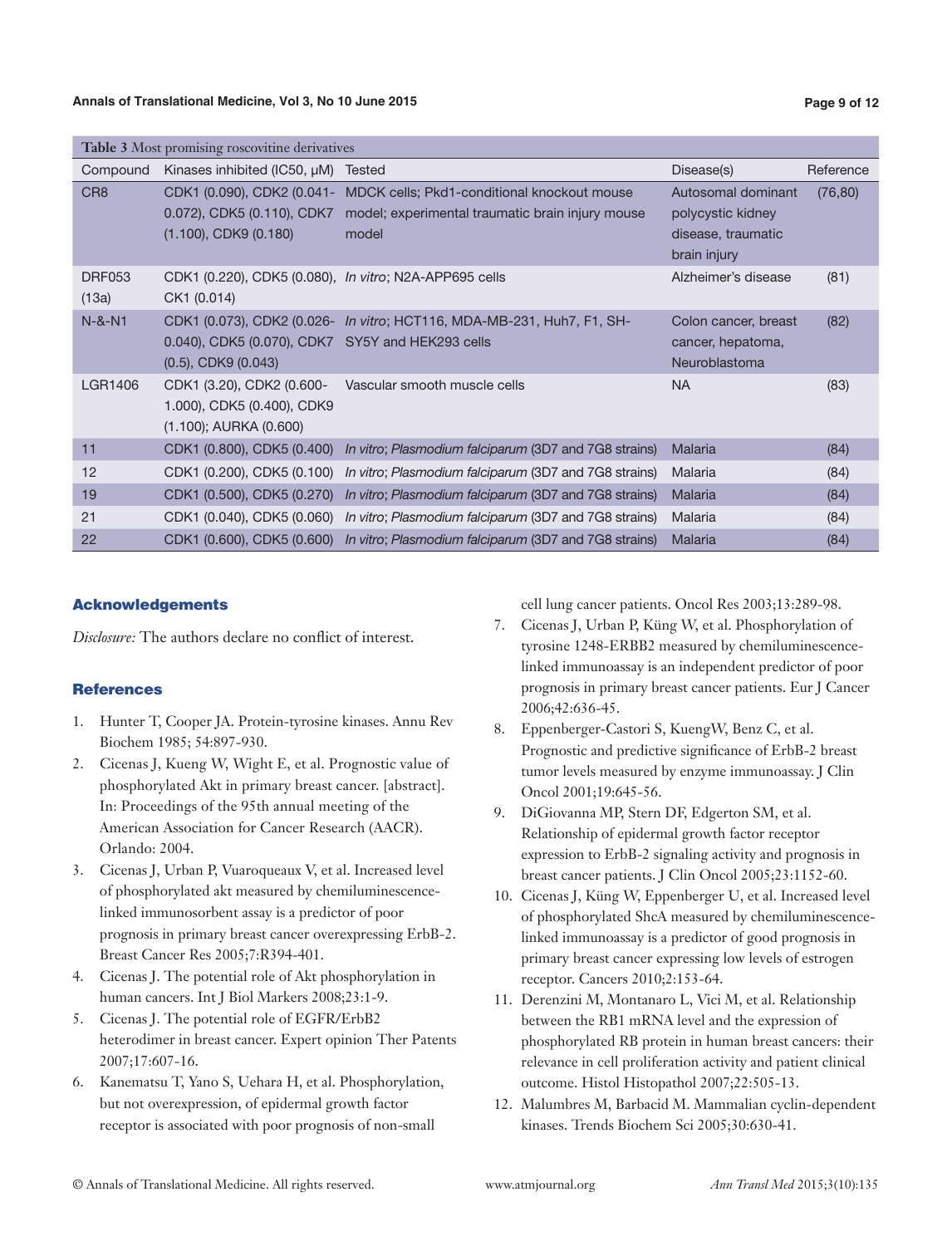## **Page 10 of 12**

- 13. Welburn JP, Endicott JA. Inhibition of the cell cycle with chemical inhibitors: a targeted approach. Semin Cell Dev Biol 2005;16:369-81.
- 14. Cicenas J, Valius M. The CDK inhibitors in cancer research and therapy. J Cancer Res Clin Oncol 2011;137:1409-18.
- 15. Cicenas J, Kalyan K, Sorokinas A, et al. Highlights of the Latest Advances in Research on CDK Inhibitors. Cancers 2014;6:2224-42.
- 16. Bruyère C, Meijer L. Targeting cyclin-dependent kinases in anti-neoplastic therapy. Curr Opin Cell Biol 2013;25:772-9.
- 17. Lapenna S, Giordano A. Cell cycle kinases as therapeutic targets for cancer. Nat Rev Drug Discov 2009;8:547-66.
- 18. Dickson MA. Molecular pathways: CDK4 inhibitors for cancer therapy. Clin Cancer Res 2014;20:3379-83.
- 19. Azevedo WF, Leclerc S, Meijer L, et al. Inhibition of cyclin-dependent kinases by purine analogues: crystal structure of human cdk2 complexed with roscovitine. Eur J Biochem 1997;243:518-26.
- 20. Meijer L, Borgne A, Mulner O, et al. Biochemical and cellular effects of roscovitine, a potent and selective inhibitor of the cyclin-dependent kinases cdc2, cdk2 and cdk5. Eur J Biochem 1997;243:527-36.
- 21. Schang LM, Bantly A, Knockaert M, et al. Pharmacological cyclin-dependent kinase inhibitors inhibit replication of wild-type and drug-resistant strains of herpes simplex virus and human immunodeficiency virus type 1 by targeting cellular, not viral, proteins. J Virol 2002:76:7874-82.
- 22. Bain J, McLauchlan H, Elliott M, at al. The specificities of protein kinase inhibitors: an update. Biochem J 2003;371:199-204.
- 23. Bach S, Knockaert M, Lozach O, et al. Roscovitine targets: protein kinases and pyridoxal kinase. J Biol Chem 2005;280:31208-19.
- 24. Mapelli M, Massimiliano L, Crovace C, et al. Mechanism of CDK5/p25 binding by CDK inhibitors. J Med Chem 2005;48:671-9.
- 25. Tang L, Li MH, Cao P, et al. Crystal structure of pyridoxal kinase in complex with roscovitine and derivatives. J Biol Chem 2005;280:31220-9.
- 26. Raynaud FI, Whittaker SR, Fischer PM, et al. In vitro and in vivo pharmacokinetic- pharmacodynamic relationships for the trisubstituted aminopurine cyclin-dependent kinase inhibitors olomoucine, bohemine and CYC202. Clin Cancer Res 2005;11:4875-87.
- 27. Whittaker SR, Walton MI, Garrett MD, et al. The cyclindependent kinase inhibitor CYC202 (R-roscovitine)

inhibits retinoblastoma protein phosphorylation, causes loss of Cyclin D1, and activates the mitogen-activated protein kinase pathway. Cancer Res 2004;64:262-72.

- 28. Dey A, Wong ET, Cheok CF, et al. R-Roscovitine simultaneously targets both the p53 and NF-kappaB pathways and causes potentiation of apoptosis: implications in cancer therapy. Cell Death Differ 2008;15:263-73.
- 29. Paprskárová M, Krystof V, Jorda R, et al. Functional p53 in cells contributes to the anticancer effect of the cyclindependent kinase inhibitor roscovitine. J Cell Biochem 2009;107:428-37.
- 30. Węsierska-Gądek J, Gritsch D, Zulehner N, et al. Roscovitine, a selective CDK inhibitor, reduces the basal and estrogen-induced phosphorylation of ER-α in human ER-positive breast cancer cells. J Cell Biochem 2011;112:761-72.
- 31. Mohapatra S, Chu B, Wei S, et al. Roscovitine inhibits STAT5 activity and induces apoptosis in the human leukemia virus type 1-transformed cell line MT-2. Cancer Res 2003;63:8523-30.
- 32. McClue SJ, Blake D, Clarke R, et al. In vitro and in vivo antitumor properties of the cyclin dependent kinase inhibitor CYC202 (R-roscovitine). Int J Cancer 2002;102:463-8.
- 33. Coker-Gurkan A, Arisan ED, Obakan P, et al. Roscovitinetreated HeLa cells finalize autophagy later than apoptosis by downregulating Bcl-2. Mol Med Rep 2015;11:1968-74.
- 34. Leitch AE, Riley NA, Sheldrake TA, et al. The cyclindependent kinase inhibitor R-roscovitine down-regulates Mcl-1 to override pro-inflammatory signalling and drive neutrophil apoptosis. Eur J Immunol 2010;40:1127-38.
- 35. Kim EH, Kim SU, Shin DY, et al. Roscovitine sensitizes glioma cells to TRAIL-mediated apoptosis by downregulation of survivin and XIAP. Oncogene 2004;23:446-56.
- 36. Wesierska-Gadek J, Wandl S, Kramer MP, et al. Roscovitine up-regulates p53 protein and induces apoptosis in human HeLaS(3) cervix carcinoma cells. J Cell Biochem 2008;105:1161-71.
- 37. Wesierska-Gadek J, Gueorguieva M, Horky M. Roscovitine-induced up-regulation of p53AIP1 protein precedes the onset of apoptosis in human MCF-7 breast cancer cells. Mol Cancer Ther 2005;4:113-24.
- 38. Mihara M, Shintani S, Kiyota A, et al. Cyclin-dependent kinase inhibitor (roscovitine) suppresses growth and induces apoptosis by regulating Bcl-x in head and neck squamous cell carcinoma cells. Int J Oncol 2002;21:95-101.
- 39. Garrofé-Ochoa X, Cosialls AM, Ribas J, et al.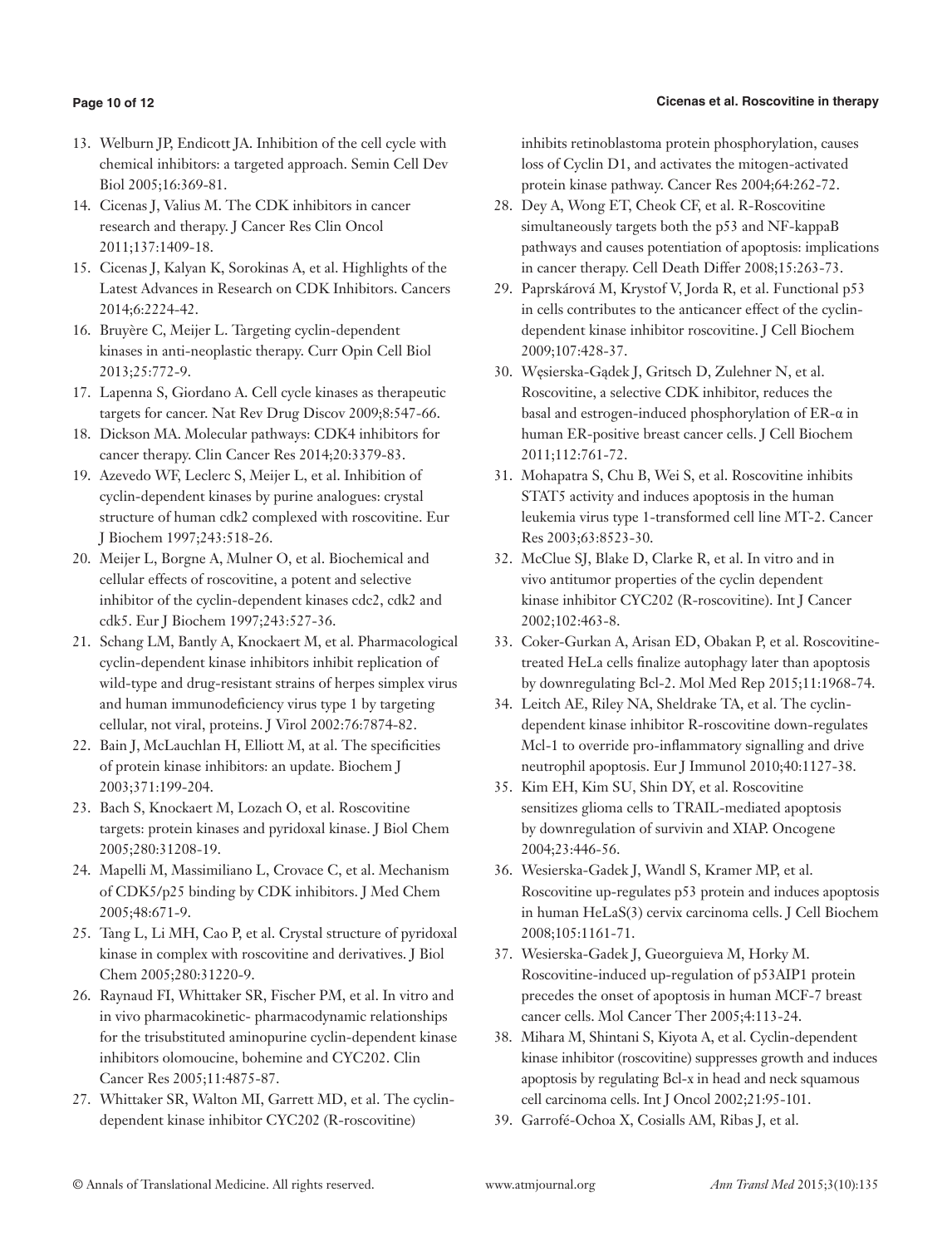#### **Annals of Translational Medicine, Vol 3, No 10 June 2015 Page 11 of 12**

Transcriptional modulation of apoptosis regulators by roscovitine and related compounds. Apoptosis 2011;16:660-70.

- 40. Lambert LA, Qiao N, Hunt KK, et al. Autophagy: a novel mechanism of synergistic cytotoxicity between doxorubicin and roscovitine in a sarcoma model. Cancer Res 2008;68:7966-74.
- 41. Abaza MS, Bahman AM, Al-Attiyah RJ. Roscovitine synergizes with conventional chemo-therapeutic drugs to induce efficient apoptosis of human colorectal cancer cells. World J Gastroenterol 2008;14:5162-75.
- 42. Weingrill E, Wölfler A, Strunk D, et al. Roscovitine in B-chronic lymphocytic leukemia cells: high apoptosisinducing efficacy and synergism with alemtuzumab independent of the patients' pretreatment status Haematologica 2007;92:1286-8.
- 43. Coley HM, Shotton CF, Thomas H. Seliciclib (CYC202; r-roscovitine) in combination with cytotoxic agents in human uterine sarcoma cell lines. Anticancer Res 2007;27:273-8.
- 44. Fleming IN, Hogben M, Frame S, et al. Synergistic inhibition of ErbB signaling by combined treatment with seliciclib and ErbB-targeting agents. Clin Cancer Res 2008;14:4326-35.
- 45. Coley HM, Shotton CF, Kokkinos MI, et al. The effects of the CDK inhibitor seliciclib alone or in combination with cisplatin in human uterine sarcoma cell lines. Gynecol Oncol 2007;105:462-9.
- 46. Maggiorella L, Deutsch E, Frascogna V, et al. Enhancement of radiation response by roscovitine in human breast carcinoma in vitro and in vivo. Cancer Res 2003;63:2513-7.
- 47. Abal M, Bras-Goncalves R, Judde JG, et al. Enhanced sensitivity to irinotecan by Cdk1 inhibition in the p53 deficient HT29 human colon cancer cell line. Oncogene 2004;23:1737-44.
- 48. Maude SL, Enders GH. Cdk inhibition in human cells compromises chk1 function and activates a DNA damage response. Cancer Res 2005;65:780-6.
- 49. Gritsch D, Maurer M, Zulehner N, et al. Tamoxifen enhances the anti-proliferative effect of roscovitine, a selective cyclin-dependent kinase inhibitor, on human ER-positive human breast cancer cells. J Exp Ther Oncol 2011;9:37-45.
- 50. Raynaud FI, Whittaker SR, Fischer PM, et al. In vitro and in vivo pharmacokinetic-pharmacodynamic relationships for the trisubstituted aminopurine cyclin-dependent kinase inhibitors olomoucine, bohemine and CYC202. Clin

Cancer Res 2005;11:4875-87.

- 51. Tirado OM, Mateo-Lozano S, Notario V. Roscovitine is an effective inducer of apoptosis of Ewing's sarcoma family tumor cells in vitro and in vivo. Cancer Res 2005;65:9320-7.
- 52. Payton M, Chung G, Yakowec P, et al. Discovery and evaluation of dual CDK1 and CDK2 inhibitors. Cancer Res 2006;66:4299-308.
- 53. Iurisci I, Filipski E, Reinhardt J, et al. Improved tumor control through circadian clock induction by Seliciclib, a cyclin-dependent kinase inhibitor. Cancer Res 2006;66:10720-8.
- 54. Appleyard MV, O'Neill MA, Murray KE, et al. Seliciclib (CYC202, R-roscovitine) enhances the antitumor effect of doxorubicin in vivo in a breast cancer xenograft model. Int J Cancer 2009;124:465-72.
- 55. Molinsky J, Klanova M, Koc M, et al. Roscovitine sensitizes leukemia and lymphoma cells to tumor necrosis factor-related apoptosis-inducing ligand-induced apoptosis. Leuk Lymphoma 2013;54:372-80.
- 56. Nair BC, Vallabhaneni S, Tekmal RR, et al. Roscovitine confers tumor suppressive effect on therapy-resistant breast tumor cells. Breast Cancer Res 2011;13:R80.
- 57. Yakisich JS, Vita MF, Siden A, et al. Strong inhibition of replicative DNA synthesis in the developing rat cerebral cortex and glioma cells by roscovitine. Invest New Drugs 2010;28:299-305.
- 58. Le Tourneau C, Faivre S, Laurence V, et al. Phase I evaluation of seliciclib (R-roscovitine), a novel oral cyclindependent kinase inhibitor, in patients with advanced malignancies. Eur J Cancer 2010;46:3243-50.
- 59. Benson C, White J, De Bono J, et al. A phase I trial of the selective oral cyclin-dependent kinase inhibitor seliciclib (CYC202; R-Roscovitine), administered twice daily for 7 days every 21 days. Br J Cancer 2007;96:29-37.
- 60. Fischer PM, Gianella-Borradori A. Recent progress in the discovery and development of cyclin-dependent kinase inhibitors. Expert Opin Investig Drugs 2005;14:457-77.
- 61. Kasai H, Imamura T, Tsuruma K, et al. Effects of roscovitine, a cell cyclin [correction of cycling] dependent kinase inhibitor, on intraocular pressure of rabbit and retinal ganglion cell damage. Neurosci Lett 2013;535:95-9.
- 62. Pippin JW, Qu Q, Meijer L, et al. Direct in vivo inhibition of the nuclear cell cycle cascade in experimental mesangial proliferative glomerulonephritis with Roscovitine, a novel cyclin-dependent kinase antagonist. J Clin Invest 1997;100:2512-20.